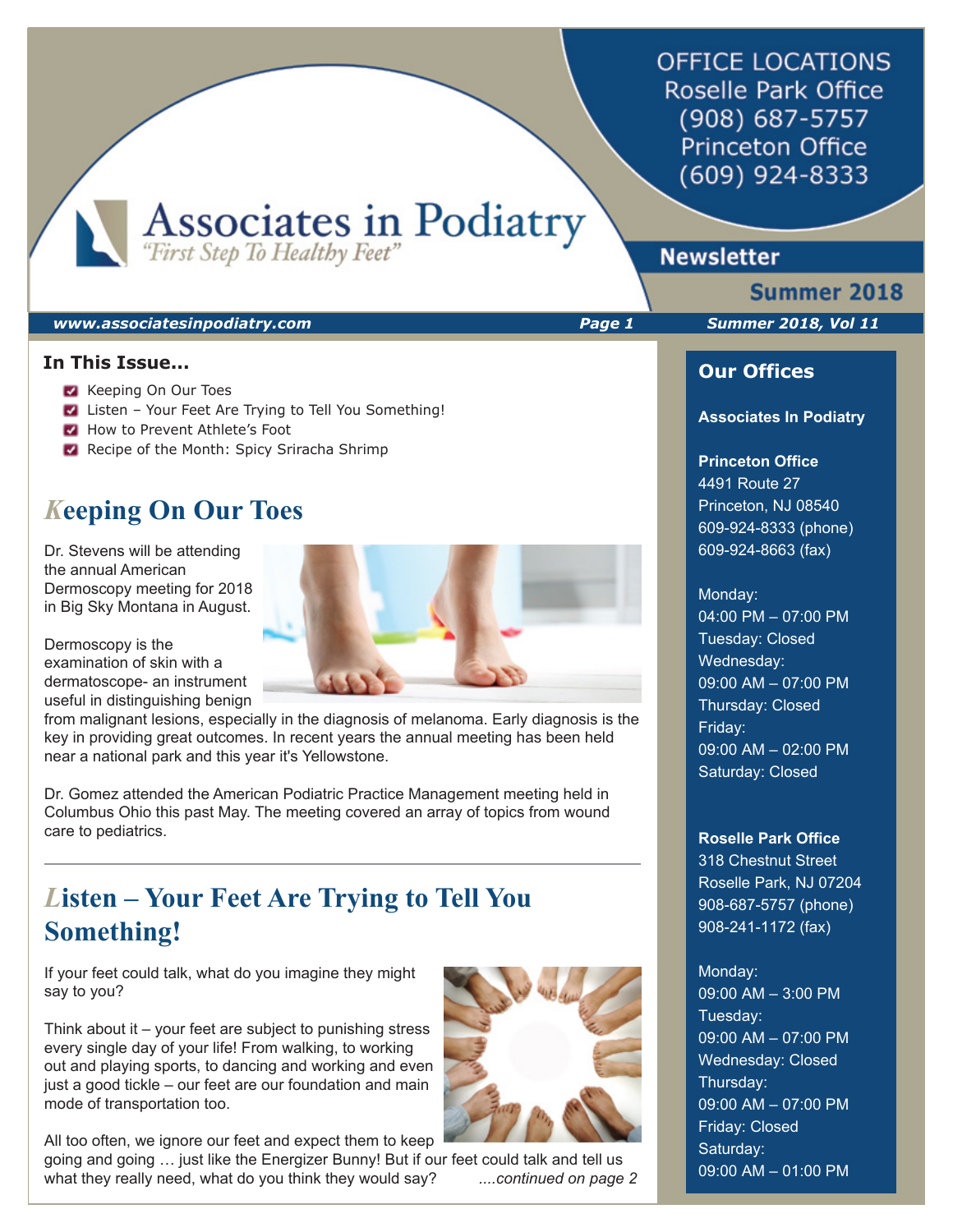# *....continued from page 1 L***isten – Your Feet Are Trying....**

- "**We hurt!**" Listen to us! When our heels or toes are painful, or we feel inflamed or swollen, or even feel cold or a little numb – that could signal a problem. Don't ignore us – take us to an experienced foot doctor for an evaluation.
- > "Check us every day." Even small changes in our shape, color, skin texture, or any type of damage may be a sign of a serious issue. This is especially true if we have diabetes. Take a few minutes to check us thoroughly every day.
- "**What are you thinking with these tight shoes?**" C'mon, we have to be comfortable to do our job properly! Our toes need plenty of room to wiggle and move around. Please invest in some sturdy shoes with wide toe boxes – no pointy toes!
- "**We look great in high heels, but they are doing a number on us.**" Wearing high heels jams our toes into a too-narrow space and can cause lasting and even permanent problems like bunions, hammertoes and metatarsalgia (pain in the ball of the foot). High heels can throw off our balance causing fractures and sprains and can even lead to knee and back problems! Please wear high heels only for special occasions.
- "**Use a straight edge to trim our toenails!**" An at-home pedicure is fine, but cutting our nails too closely or rounding them at the corners can cause painful ingrown toenails.
- "**That slightly grimy nail salon? Just say no!**" Please, do your homework! Check out any nail salon in advance and look for implements that are sterilized after each use; sanitized basins; super-clean floors and chairs; all posted state and local permits and licenses. We don't want to come home with a fungal or bacterial infection.

What are your feet trying to tell you? Listen carefully, and then call us for a prompt evaluation, professional diagnosis and an effective treatment plan created just for you.

# *H***ow to Prevent Athlete's Foot**

If you have noticed an itchy, red rash between your toes, you may have athlete's foot, the most common type of fungus that can appear on your feet. This unpleasant and uncomfortable infection can exhibit a rash and also small, red blisters, dryness, and scaling. Advanced cases can appear as leaky ulcers or sores.

Athlete's foot is caused by a fungus that also causes ringworm and jock itch. This particular

fungus loves damp, warm environments like your socks and the insides of your shoes. It is also contagious, and you can pick it up in public showers, locker rooms, and swimming pools.

Because athlete's foot is so contagious, it spreads from person to person and you can even contract the fungus from another person's towel or shoes.

The most effective treatment for athlete's foot is prescription-strength medication, oral or topical or both. Please call us if your rash has turned into leaky sores, if it has spread to your hands or groin, or if the rash just won't go away. *....contd. on page 3* **Trivia**

# **Which can be a symptom of athlete's foot?**

- A. Itching or burning on skin of feet
- B. Rash on feet
- C. Blisters on feet
- D. Thick or crumbling toenails
- E. All of the above

# **Answer: E. All of the above.**

The affected area may also develop cracks in the skin or inflammation. The primary site on the foot for this infection is between the toes, but it may also occur on the heels. The infection may also affect the palms and fingernails.



## **Follow us...**



**History FootNote**

America in the early twentieth century, stimulated by modern socks and shoes that generated warm and moist environments that kept the fungus alive.

Tinea pedis, or athlete's foot, became epidemic in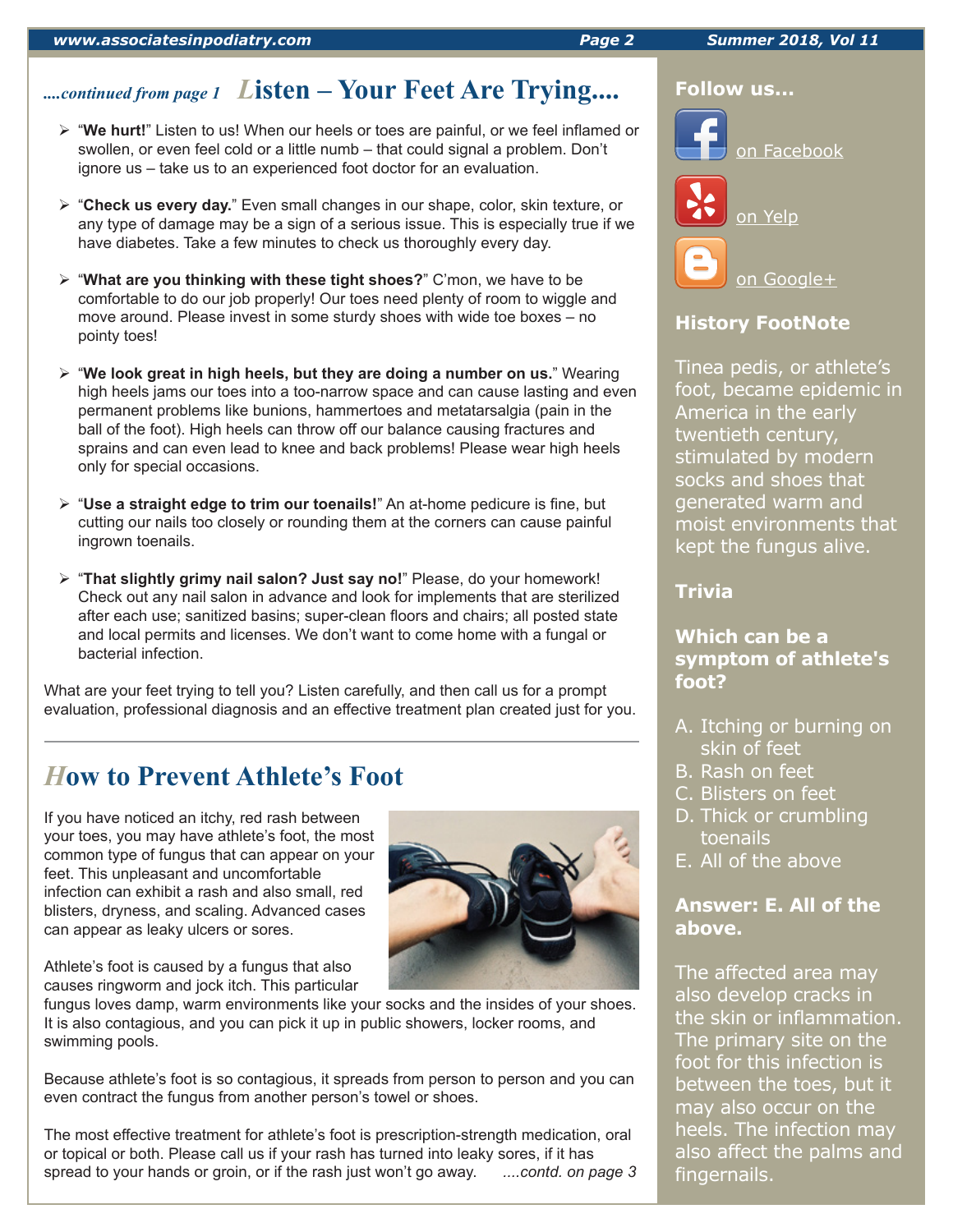# *....continued from page 2 H***ow to Prevent Athlete's Foot**

## **Preventing Athlete's Foot**

There are steps you can take on a regular basis to reduce the risk of the athlete's foot fungus:

- $\triangleright$  Never go barefoot in hotel rooms, pools, gyms, showers and locker areas. Protect your feet with shower shoes or flip-flops.
- $\triangleright$  Keep feet dry to avoid the moist, warm environment that fungi love. Avoid wearing plastic and rubber shoes that have little ventilation.
- $\triangleright$  Wear sandals when you can to air out your feet.
- $\triangleright$  Wash your feet on a daily basis with a mild soap and dry completely, especially between the toes.
- $\triangleright$  Wear socks made of natural fabrics or those that wick moisture away from the skin.
- Change socks every day and alternate wearing different shoes so they dry out completely.
- $\triangleright$  Don't share towels, linens or shoes with anyone who may have athlete's foot.

# *R***ecipe of the Month Spicy Sriracha Shrimp**

Spark up the grill with shrimp marinated in a few simple ingredients that when combined creates a warm, lasting, and assertive heat without being overbearing. Pile them on a platter and watch them disappear!

# **Ingredients**

- 1/3 cup Sriracha
- 1/3 cup olive oil
- 1 teaspoon Worcestershire Sauce
- 3 cloves garlic, crushed
- 1 handful cilantro, roughly chopped, plus more for garnish
- 1 teaspoon sugar
- **Salt**
- Freshly ground black pepper
- 2 pounds large shrimp (16 to 20 count), peeled and deveined

## **Directions**

- 1. Mix together the Sriracha, olive oil, Worcestershire sauce, garlic, cilantro, and sugar. Season aggressively with salt and pepper. Put in a 1-gallon plastic bag, add the shrimp, and mix together in the bag. Marinate in the fridge for 2 to 4 hours. Or longer.
- 2. Heat a grill. Skewer the shrimp (4 to 6 shrimp per skewer) and grill until pink and delicious, 2 to 3 minutes per side.
- 3. Remove the shrimp from the grill, slide the shrimp from the skewer using a fork, and pile on a serving platter. Sprinkle with finely chopped cilantro, and throw a few toothpicks in a few shrimp. Watch them disappear.

*Recipe courtesy of Food52*







**Visit our website and Order your Free Book Today!**



# **Celebrity Foot Focus**

Actor Kristen Stewart walked the Cannes Film Festival barefoot to protest its "no flats" rule.